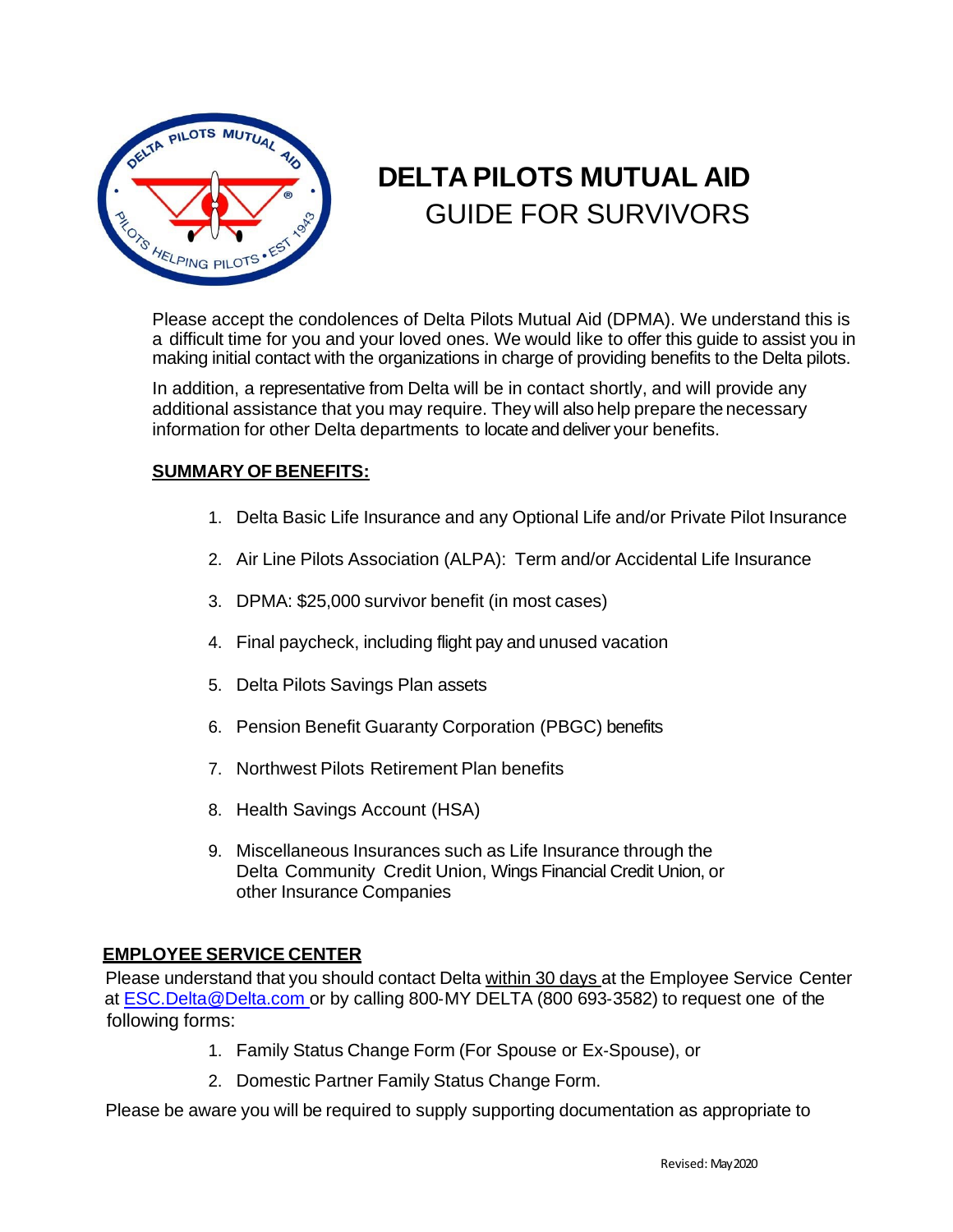include Certificates of Death, Birth, and Marriage.

## **LIFE INSURANCE**

Delta Air Lines has purchased a Term Life Insurance for the pilot as a benefit of employment negotiated through the Pilot Working Agreement. Contact Delta at 800 MY‐ DELTA. Please make sure to inform them that this is for a Pilot benefit.

ALPA offers members Term and Accidental Life Insurance products. Please call ALPA Membership at 800 746‐2572 to determine if these insurances were purchased.

Website: [http://memberinsurance.alpa.org](http://memberinsurance.alpa.org/) 

### **DPMA SURVIVOR BENEFIT**

Members of Delta Pilots Mutual Aid may be eligible for a \$25,000.00 survivor benefit. This benefit is available to members of DPMA on the Delta seniority list. The benefit will generally be paid within 48 hours of notification of death. Please call DPMA directly with any questions at 888-325‐3762 or email to [claims@dpma.org.](mailto:claims@dpma.org) 

## **FLIGHTPAY**

A final payroll deposit from Delta will include flight pay, unused vacation time, and any remaining "bank" hours. Please address any questions to Flight Pay at 1‐404‐715‐8428.

### **DELTA PILOTS SAVINGS PLAN**

The account is managed by Fidelity Investments. Normally, all pilot 401(k) contributions are deposited into this account.

Fidelity Investments P.O. Box 9039 Boston, Mass 2205 1‐800‐554‐0262

### **PENSION BENEFIT GUARANTY CORPORATION (PBGC)**

Many Pilots have a pension benefit managed by the PBGC as a result of Delta's bankruptcy in 2006. You will need to contact them for the specifics of a pilot's account.

PBGC/Insurance Operations Department

P.O. Box 15175 Alexandria, VA 22315‐1750 800 400‐7242 (Customer Contact Center) PBGC Case Number for Terminated DPRP: 20544100 [www.pbgc.gov](http://www.pbgc.gov/) 

## **HEALTH SAVINGS ACCOUNT (HSA)**

Depending on the enrolled health plan, it may include an HSA. This is a transferrable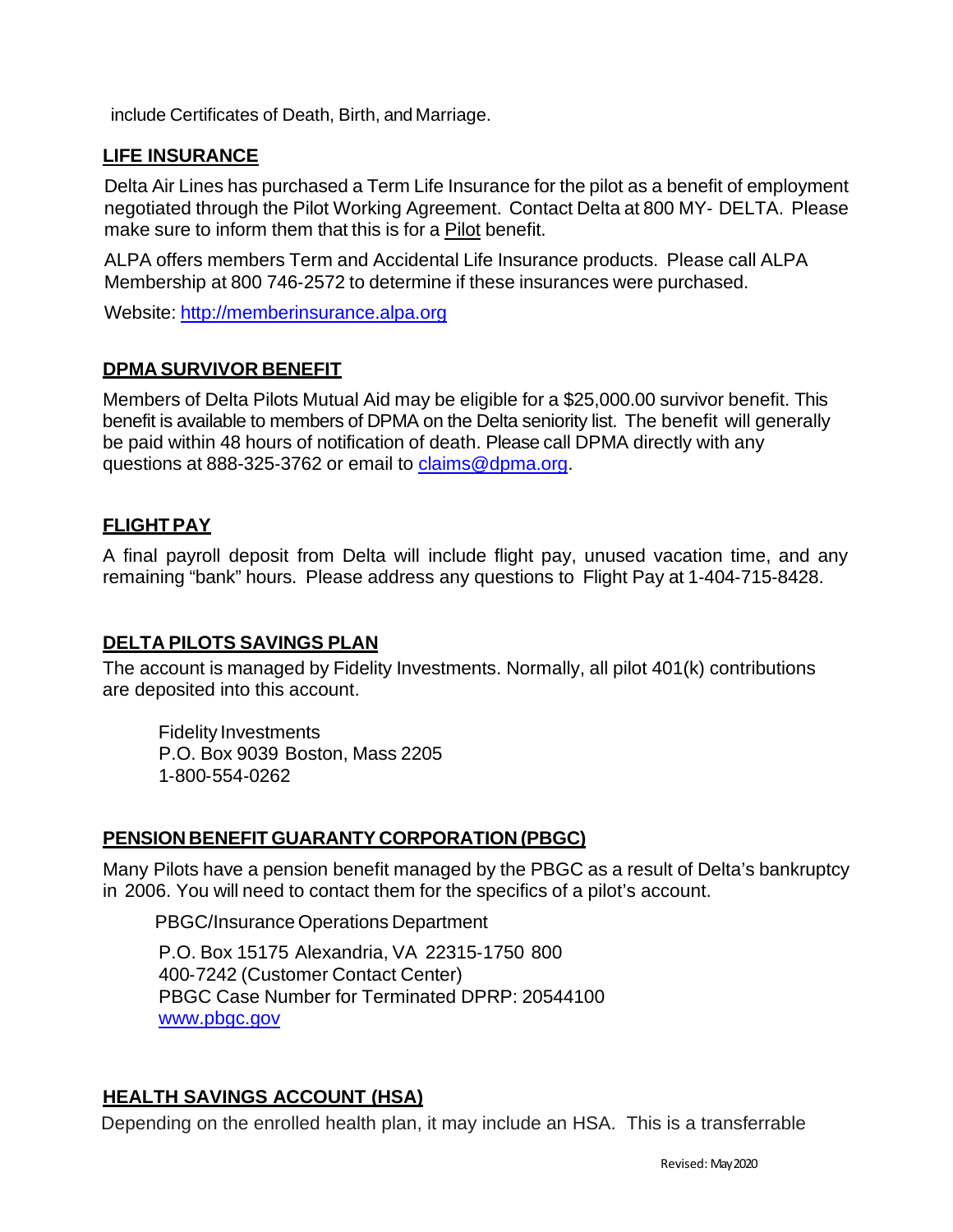benefit. Please note that the transfer is in-kind and triple tax free to spouses but becomes a taxable event when inherited by children or others. Contact Optum Bank.

> Optum Bank: [www.optumbank.com](http://www.optumbank.com/) 1-866-234-8913

## **DELTA COMMUNTIY CREDIT UNION (DCCU)**

If you bank with DCCU they will send you a letter regarding your accounts. You are still eligible for full membership and any funds in joint ownership accounts should be available to you. Non‐joint accounts may be allocated directly to the estate.

> DCCU 1025 Virginia Ave Atlanta, GA 30354 800‐544‐3328

You may find additional information on their website: [www.deltacommunitycu.com](http://www.deltacommunitycu.com/)

## **WINGS FINANCIAL CREDIT UNION**

If you bank with Wings Financial, as a joint owner, you may be eligible for full membership.

> Wings Financial Credit Union 14985 Glazier Ave Apple Valley, MN 55124 952 997-8000 or 800-692-2274

You may find additional information on their website: [www.wingsfinancial.com](http://www.wingsfinancial.com/)

## **MEDICAL AND DENTAL BENEFITS**

Medical and Dental benefits are available as long as the survivor remains eligible. Contact the Delta Employee Service Center directly.

> P.O. Box 52045 Phoenix, AZ 85072 Phone: 800 MY‐DELTA(693‐3582) Email[:ESC.Delta@Delta.com](mailto:ESC.Delta@Delta.com)

### **FLIGHTBENEFITS**

Pilot Assist will help you regarding flight pass eligibility for you and your family members. Contact them directly at:

> 404-715-1323 [pilotassist@delta.com](mailto:pilotassist@delta.com) Fax 404‐773‐2267